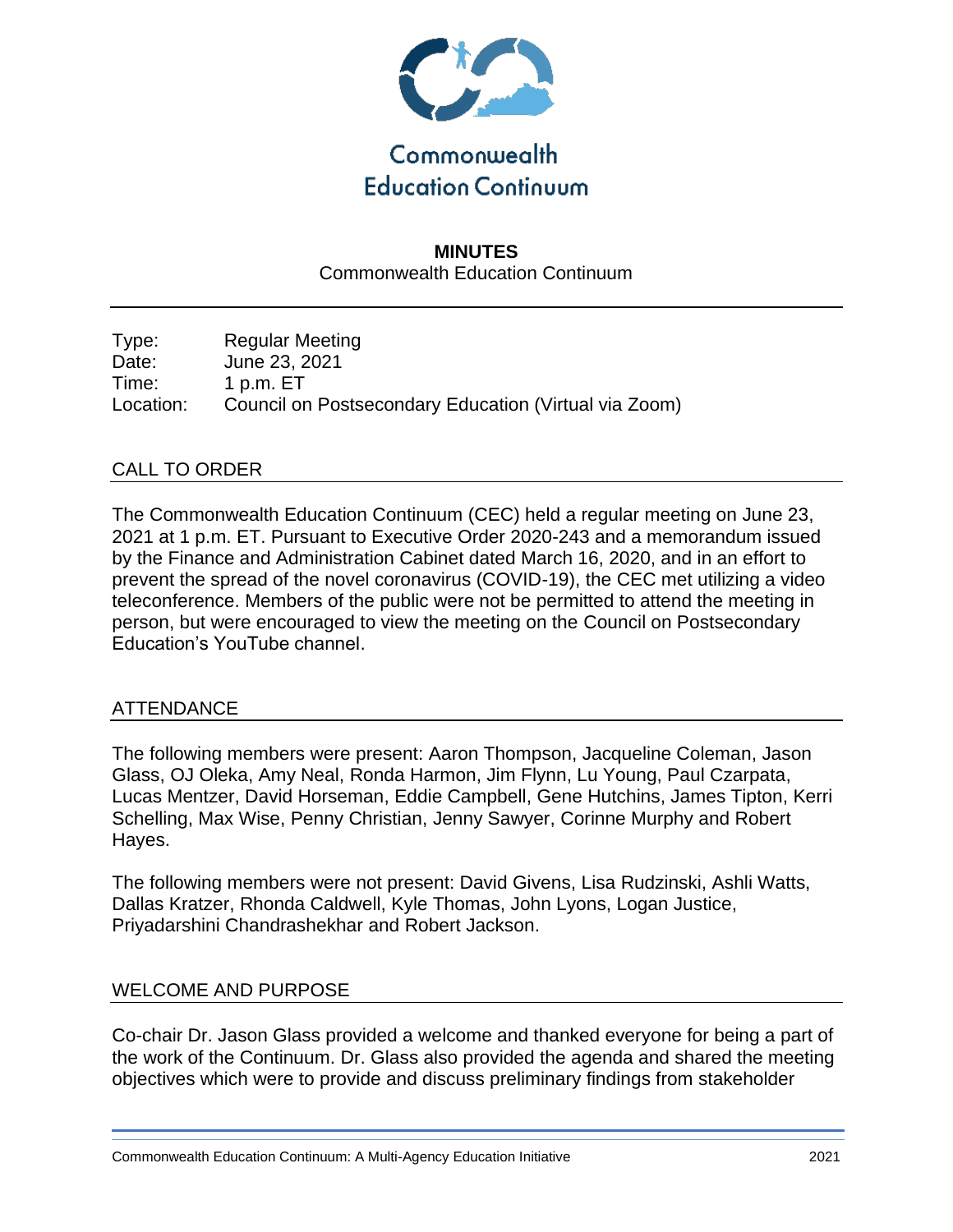

# Commonwealth **Education Continuum**

engagement and workgroups, review emerging work group recommendations and provide recommendations or guidance on future workgroup actions. Dr. Glass reminded the group of the purpose of its work. Lt. Governor Jacqueline Coleman shared the work that has taken place at the Education and Workforce Development Cabinet that supports the work of the Continuum. She thanked members for their willingness to serve and thanked them for the input provided in order to meet Continuum objectives. CPE President Aaron Thompson shared how the Council on Postsecondary Education has been working to align with the Continuum's objectives and highlighted the launch of the Kentucky Student's Right to Know Website, the FAFSA TikTok Challenge and Summer Bridge Program funding.

## WORKGROUP DISCUSSION

Dr. Amanda Ellis provided an update on the work and efforts of each Continuum workgroup and discussed the meeting schedule and excellent participation from the members. Dr. Lu Young and Pres. Thompson shared the work that is being done around the Transition to Postsecondary Workgroup, Dr. Czarapata and Commissioner Glass shared the progress made in the Early Postsecondary Opportunities Workgroup and Dr. Murphy and Lt. Gov. Coleman provided an update on the work being done by the Educator Workforce Diversity Workgroup.

## PRESENTATION ON PRELIMINRY FINDINGS

Education Strategy Group (ESG) partners Lauren Norton, Briana Falduti and Jhenai Chandler shared a PowerPoint presentation and provided initial high-level findings from each Continuum Workgroup and from stakeholder engagement.

### EMERGING RECOMMENDATIONS

In small groups, members discussed considerations for the emerging recommendations from the preliminary findings of each workgroup and from stakeholder engagement. Following, groups shared their information with the entire CEC to prioritize the emerging recommendations and to develop recommendations for future workgroup actions to align with the CEC's objectives.